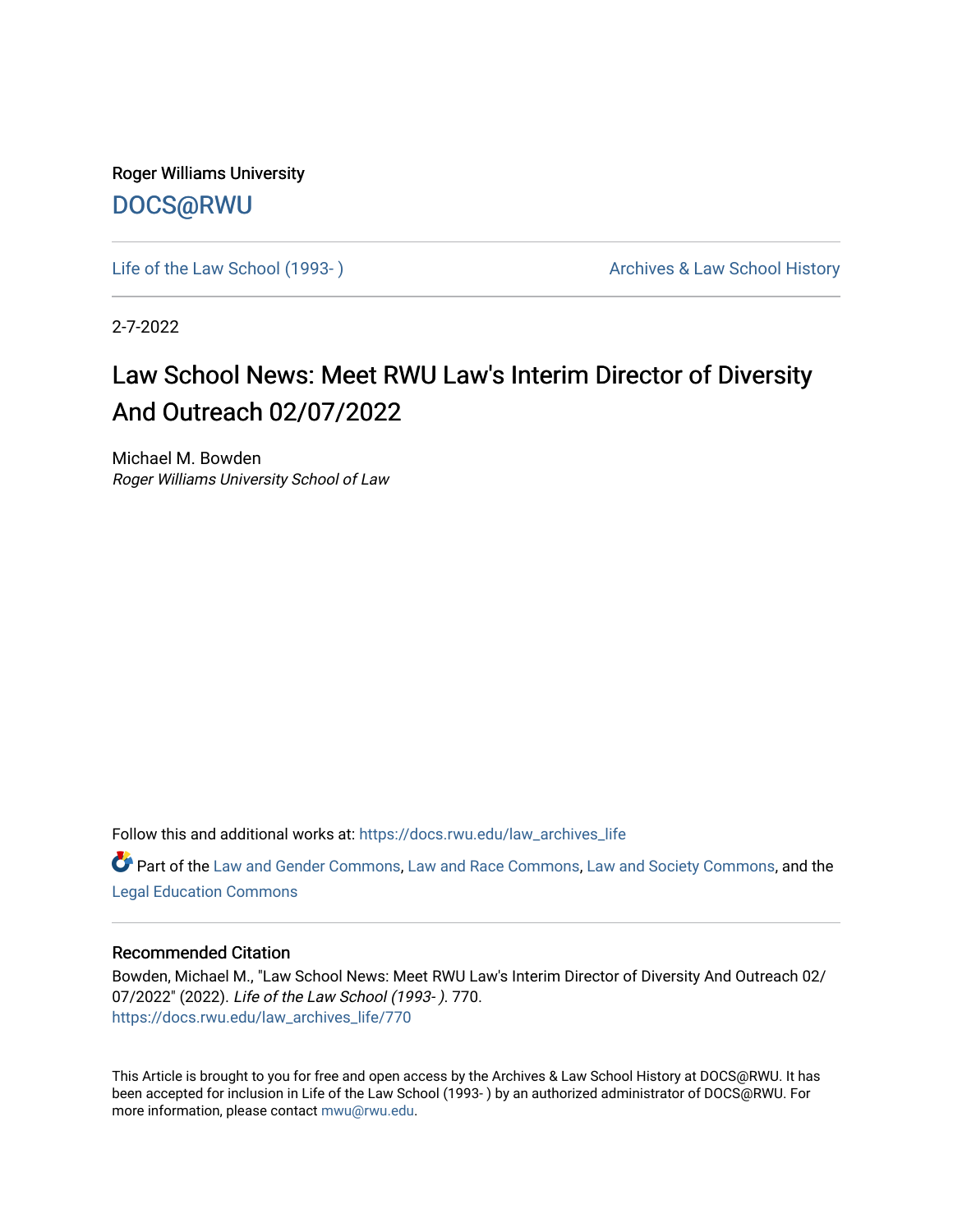## *Law School News*

## Meet RWU Law's Interim Director of Diversity and Outreach

Ana Barraza aims to help future lawyers 'achieve success through empowerment, advocacy, and collaboration.'

February 7, 2022 | Michael M. Bowden



RWU Law Interim Director of Diversity and Outreach Ana Barraza

Roger Williams University School of Law is pleased to welcome Ana W. Barraza as its new Interim Director of Diversity and Outreach. She brings with her a wealth of knowledge and experience to help future lawyers "achieve success through empowerment, advocacy, and collaboration."

Over the course of an 18-year career in higher education, Barraza has built an impressive track record, working with university and external organization leadership teams "to understand